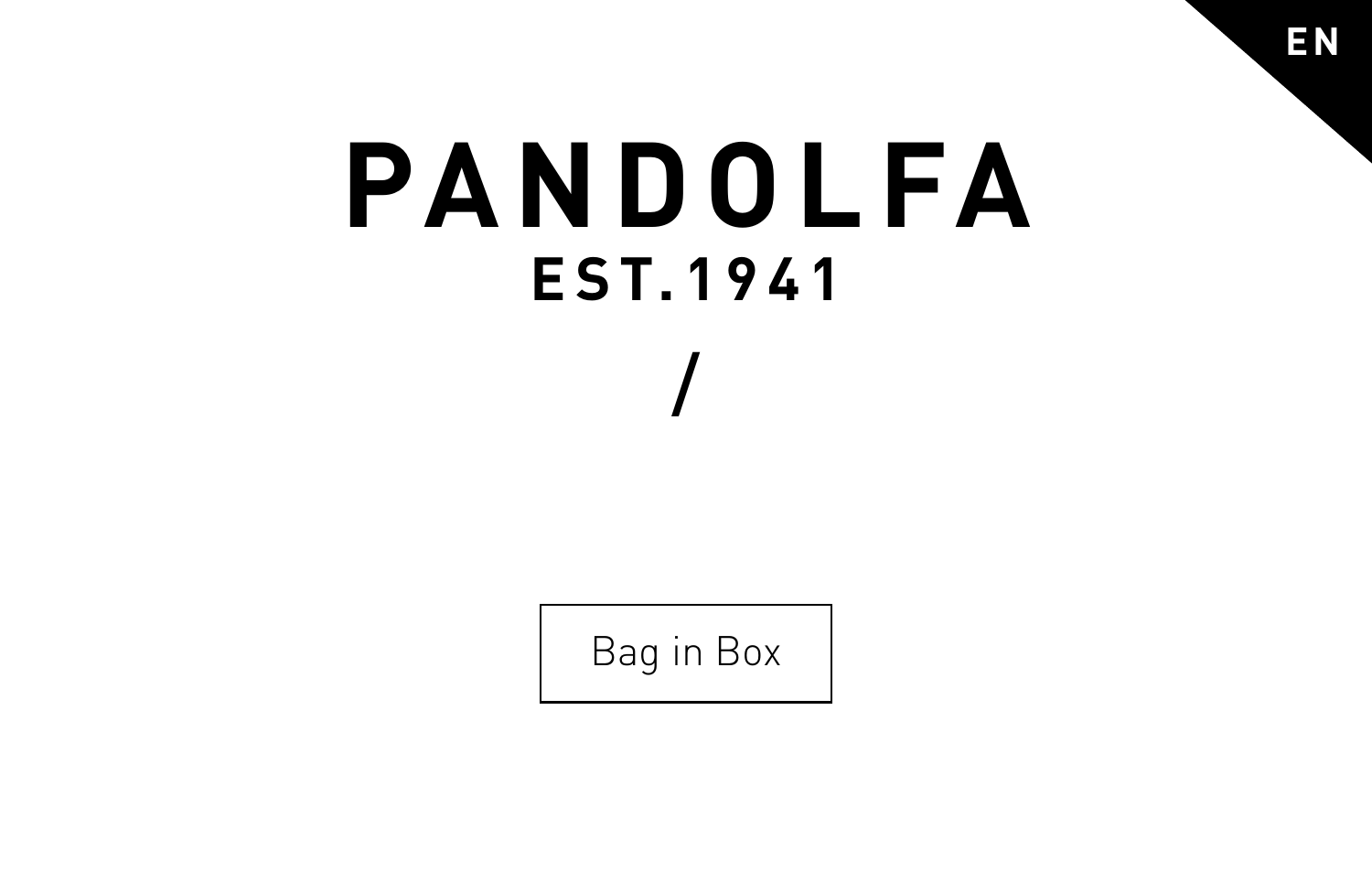



#### PANDOLFA SANGIOVESE IGT RUBICONE SANGIOVESE

#### BAG IN BOX **3 LT**

**CONTACT info@pandolfa.it** Phone +39 0543 940073 **pandolfa.it**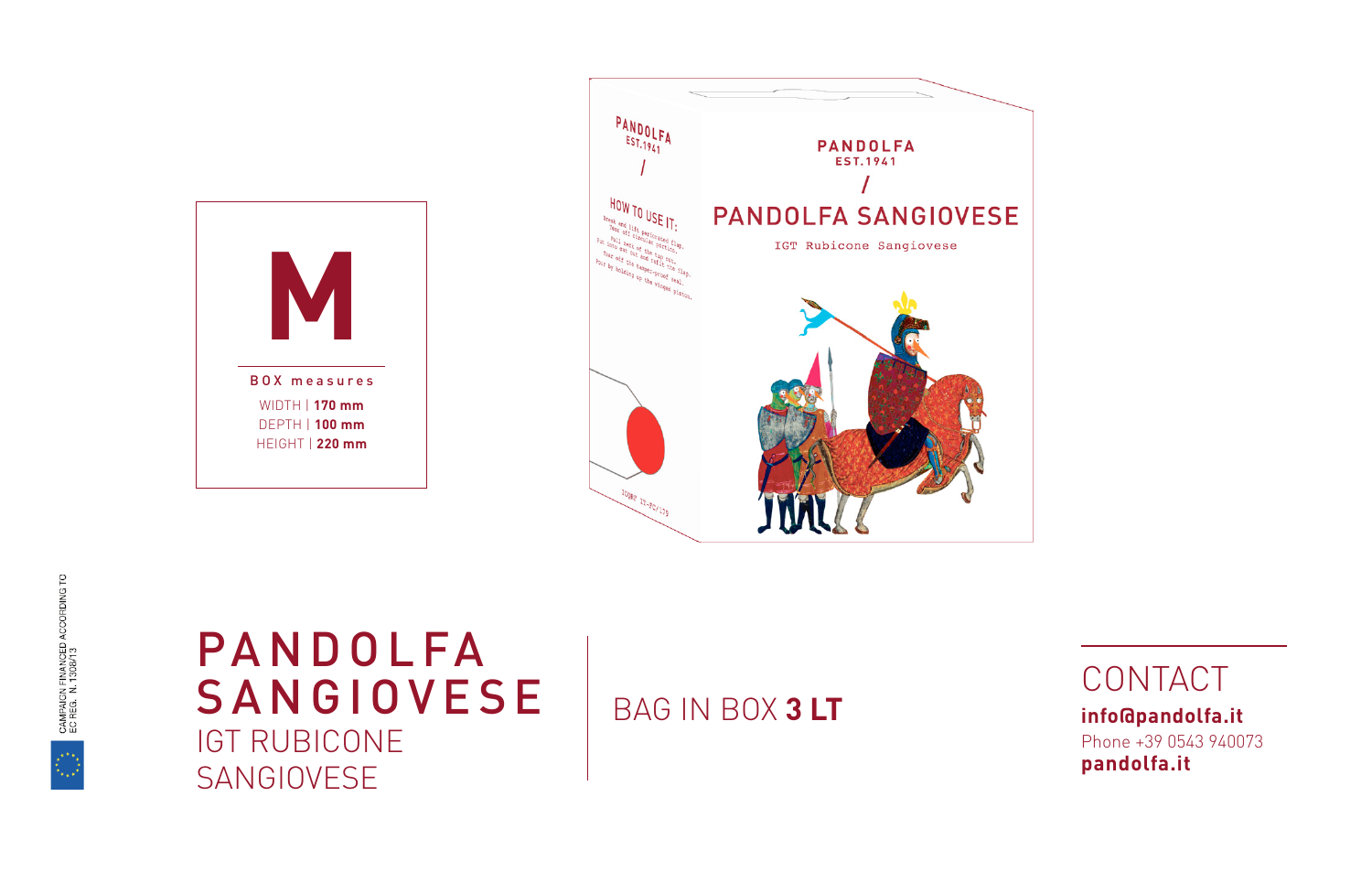# PANDOLFA SANGIOVESE

IGT RUBICONE SANGIOVESE

**TYPE OF WINE:** Red wine from integrated farming.

**DENOMINATION: IGT Forlì Sangiovese.** 

**LOCATION OF THE VINEYARDS:** Fiumana di Predappio (Forlì, Italia).

**ALTITUDE:** 80 mt above sea level.

**SOIL TYPE:** Brown clay limestone.

**VINEYARDS:** Vineyards of 7 years with 4500 vines per hectare, spurred cordon.

**AMPELOGRAPHY:** Sangiovese and a little quantity of Merlot and local grapes (Terrano and Ancellotta). **HARVEST PERIOD:** Middle of September.

**TECHNICAL** 

FILE

**YIELD:** 9.000 kg / hectare; 2 kg per plant.

**WINEMAKING TECHNIQUES:** The grapes are fermented in temperature controlled stainless steel tanks.

The contact of the wine with the skins lasts an average of 10 days, followed by the malolactic fermentation. **AGEING:** In stainless steel tanks for 6 months.

**NUMBER OF 3 LITRES BAG IN BOX PRODUCED:** 10.000.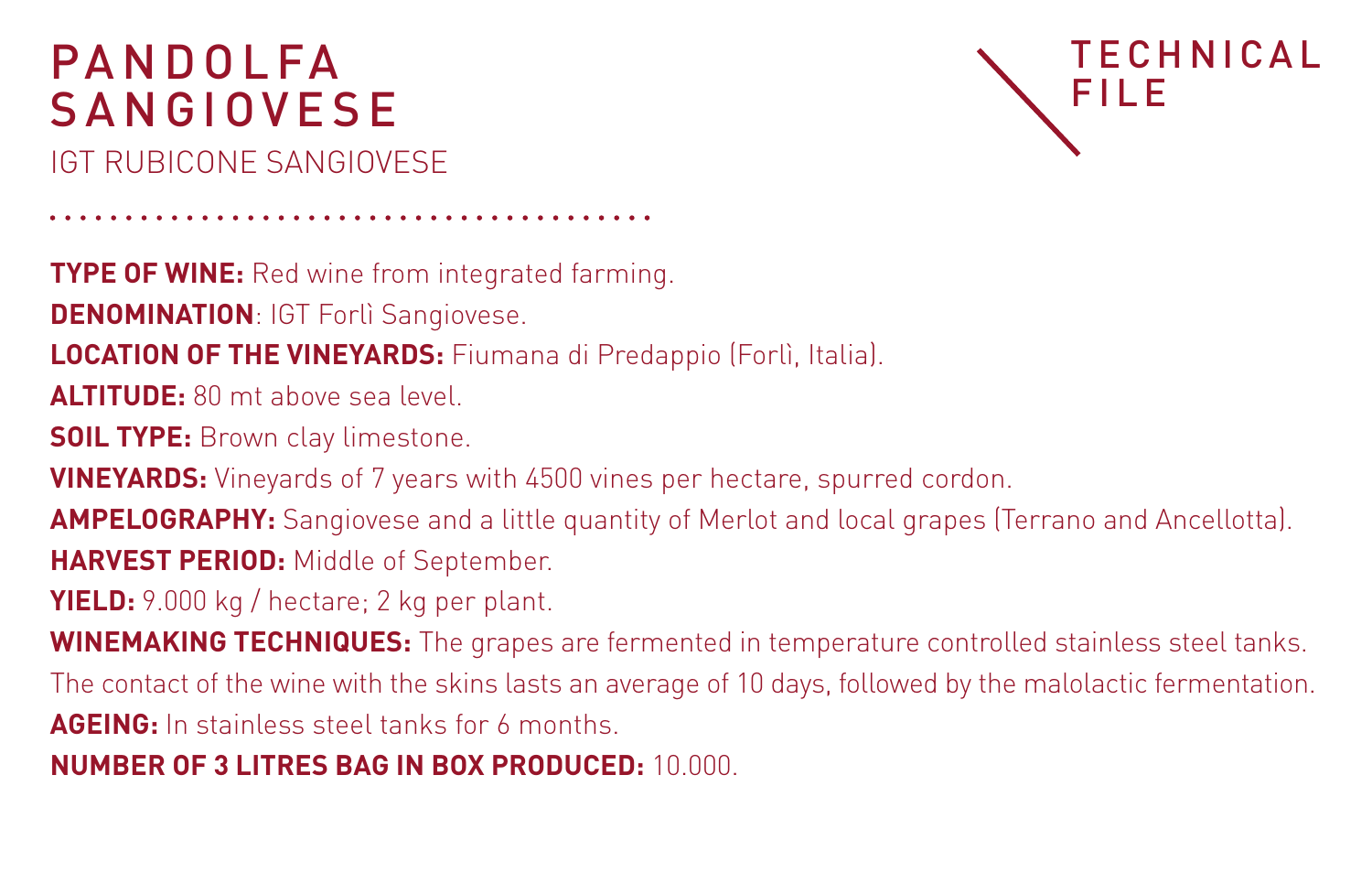



### PANDOLFA CHARDONNAY IGT RUBICONE CHARDONNAY

BAG IN BOX **3 LT**

CONTACT **info@pandolfa.it** Phone +39 0543 940073 **pandolfa.it**